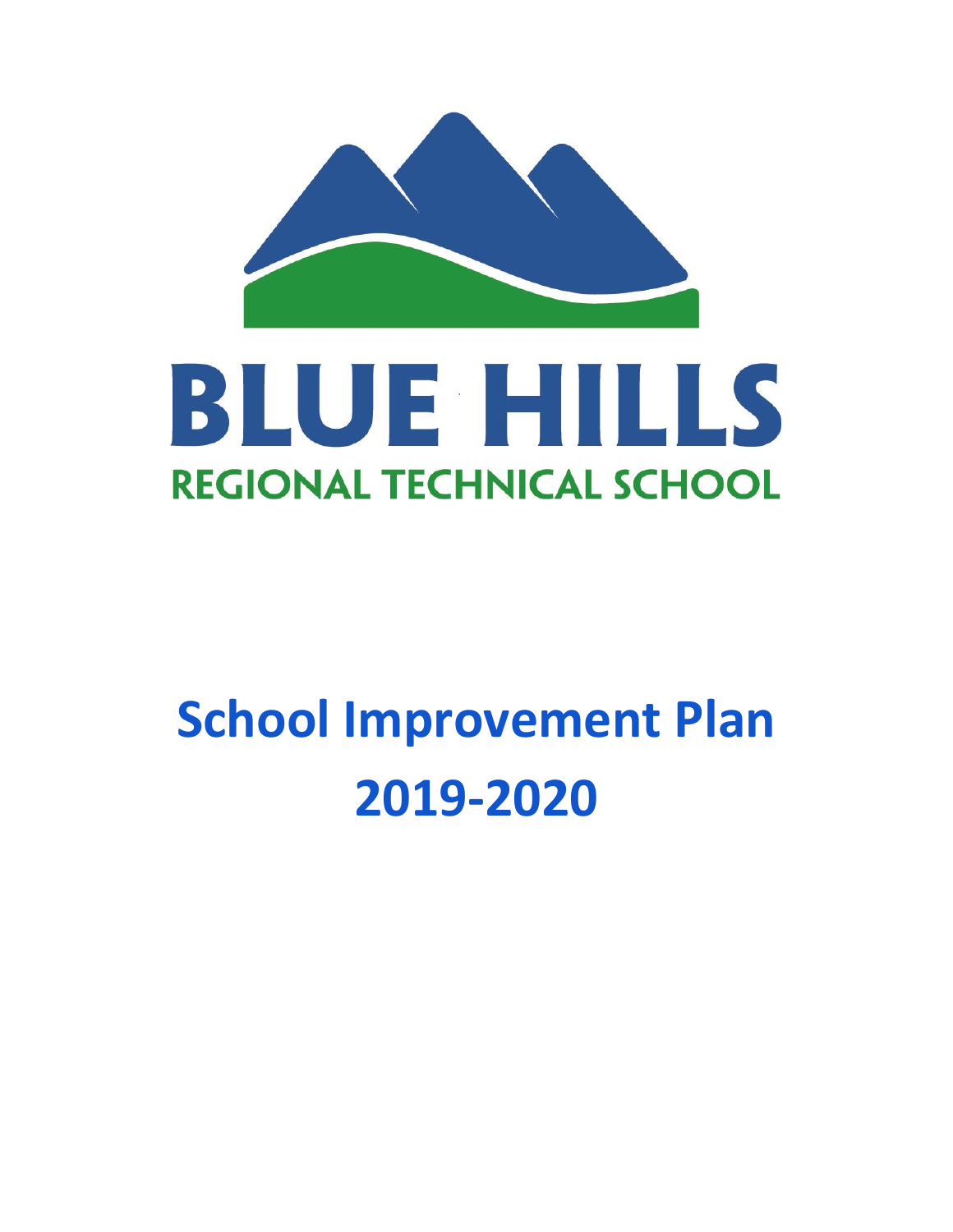#### **TABLE OF CONTENTS**

### **Table of Contents**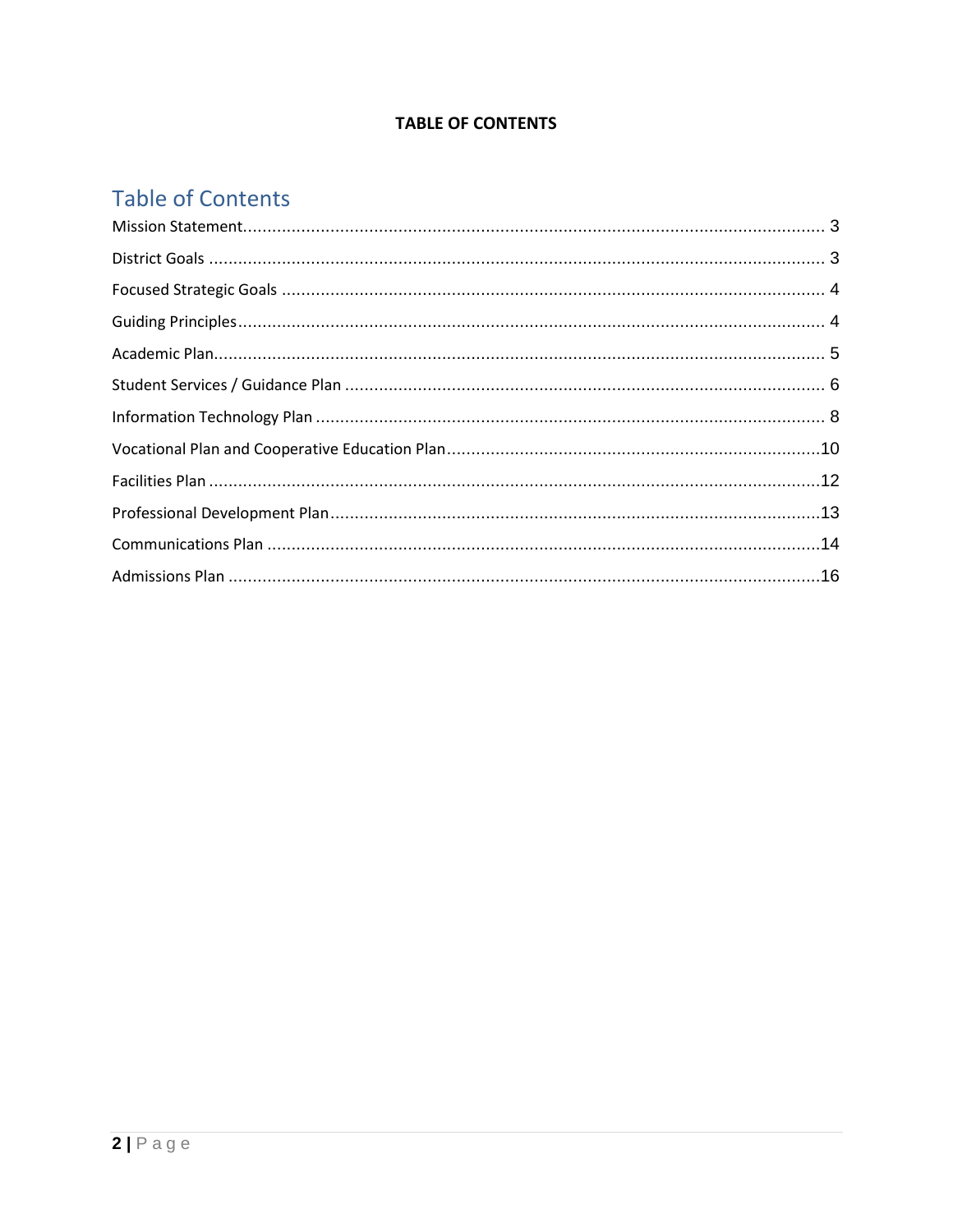### <span id="page-2-0"></span>Mission Statement

Blue Hills Regional Technical School's mission is to continue its history of academic achievement, technical training and character development through a curriculum which emphasizes the integration of cutting-edge technical programs and challenging academic courses; enabling its students to become competent, caring and productive people in a diverse and changing world.

### <span id="page-2-1"></span>District Goals

- *Provide* quality technical education programs to all students.
- *Challenge* each student to achieve their highest academic potential.
- *Support* the physical, social and emotional well-being of students.
- *Provide* a safe school environment.
- *Cultivate* a positive school climate.
- *Provide* quality professional development activities for faculty, support staff and administrators.
- *Maintain* or expand student enrollment.
- *Maintain* buildings, grounds and facilities.
- *Foster* linkages with the business community.
- *Meet* the diverse learning needs of all students within the regular education setting.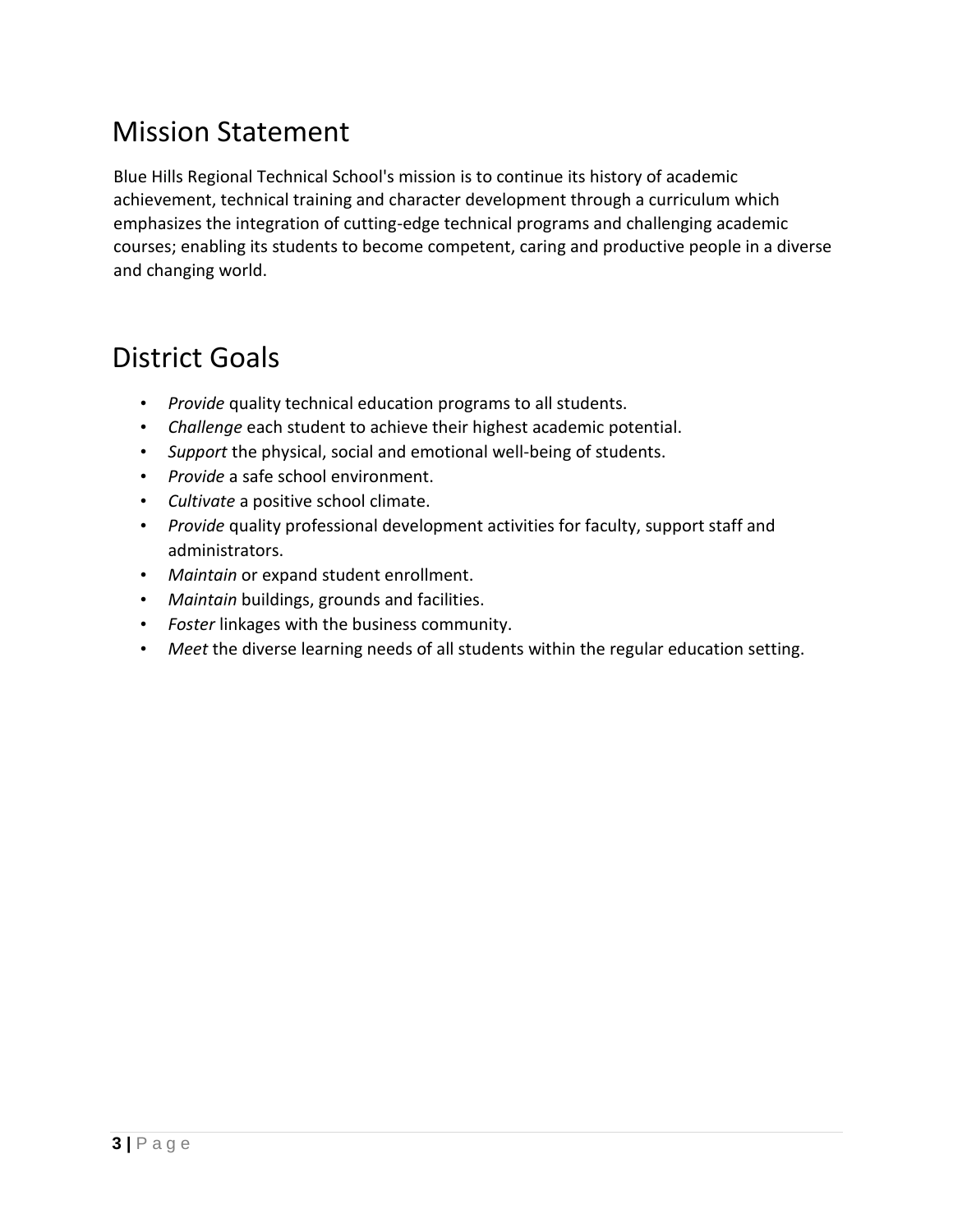### <span id="page-3-0"></span>Focused Strategic Goals

#### **Strategic Goal Area 1**: Learning Excellence

- a. Student Achievement
- b. Academic and Vocational Programs
- c. Literacy Across All Disciplines

#### **Strategic Goal Area 2:** Use of Social Emotional Learning (SEL)

**Strategic Goal Area 3**: Technological Improvement

**Strategic Goal Area 4:** Increased Communications & Outreach

- a. Engagement of Stakeholders
- b. Community and Industry Outreach
- c. Parent Outreach
- d. Social Media

### <span id="page-3-1"></span>Guiding Principles

- 1. Relationships
- 2. Relevance
- 3. Rigor
- 4. Results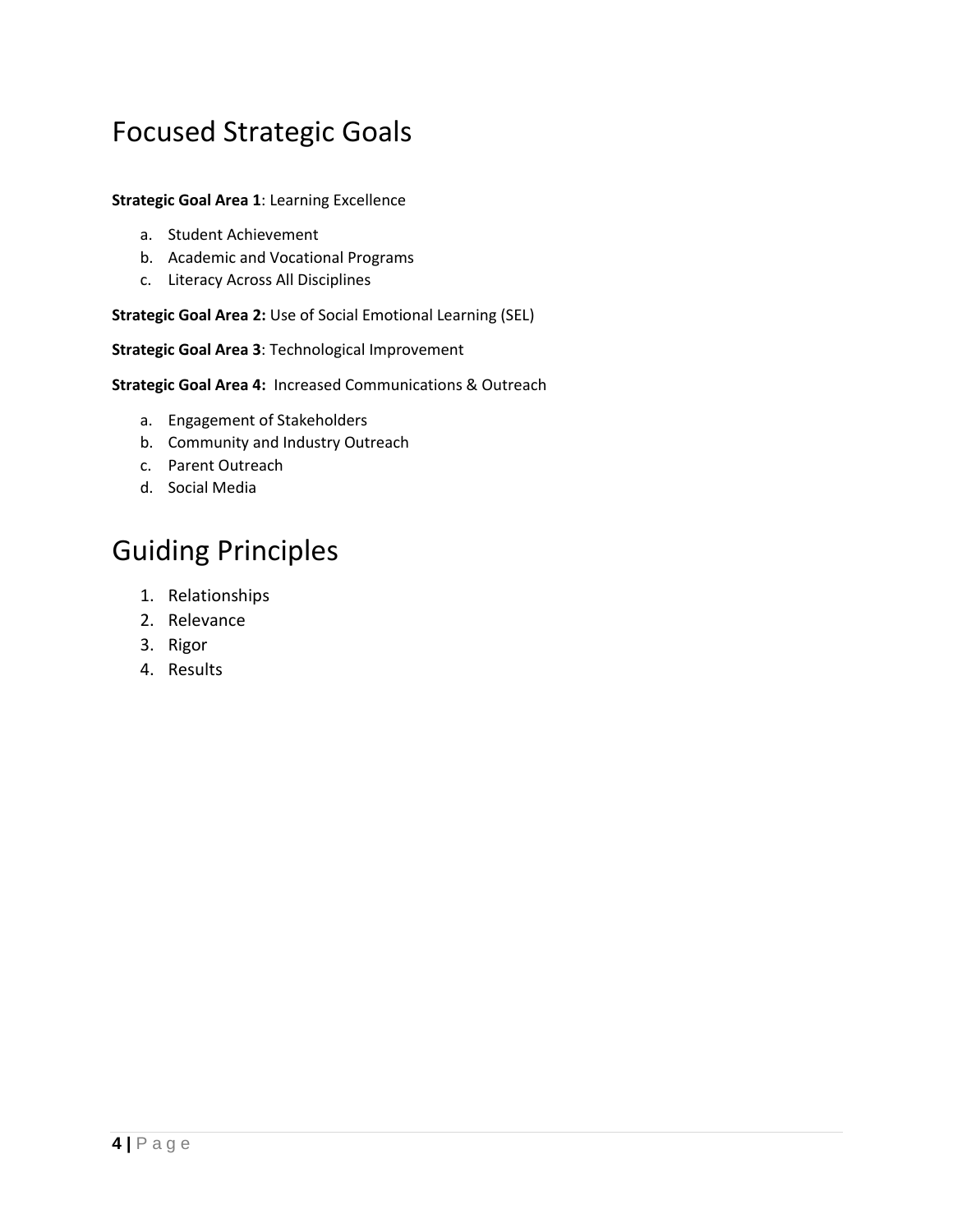### <span id="page-4-0"></span>Academic Plan

#### *Improvement Area 1: Academic Plan*

Goals: 1. To align MCAS curriculum areas with new state frameworks and with the next-generation MCAS assessments. 2. To offer an additional Advanced Placement offering and to research and recommend additional Advanced Placement offerings 3. Improve communication with parents, students, and the community through an improved presence on the website. 4. Effectively use technology to enhance teaching and learning.

| <b>Action Plan</b>                                                                                                                                 | <b>Responsibility</b>                                 | <b>Funding</b>                                  | <b>Anticipated Outcome</b>                                                                                                            |
|----------------------------------------------------------------------------------------------------------------------------------------------------|-------------------------------------------------------|-------------------------------------------------|---------------------------------------------------------------------------------------------------------------------------------------|
| Analyze results of next-generation<br>MCAS ELA and Math from 2019 and<br>update Math and ELA curriculum in<br>grades 9 and 10 as needed            | Academic<br>Director, ELA<br>Dept., Math<br>Dept.     | Local<br><b>Budget</b><br>Title IIA             | Results of the first next-<br>generation MCAS will inform<br>curriculum, instruction, and<br>assessment in grade 9 and 10<br>courses. |
| Implement new textbook and<br>resources for Biology I and II                                                                                       | Academic<br>Director,<br>Science<br>Department        | Local<br><b>Budget</b>                          | Biology course will be fully<br>aligned with NGSS and will<br>incorporate new textbook.                                               |
| Implement AP English Language in<br>grade 11                                                                                                       | Academic<br>Director, ELA<br>Dept.                    | Local<br><b>Budget</b><br>Title IIA<br>Title IV | New AP course will be offered to<br>juniors; AP scores and<br>participation will be analyzed in<br>summer 2020.                       |
| Assess adding Advanced Placement<br>courses in math and science                                                                                    | Academic<br>Director,<br>Math Dept.,<br>Science Dept. | Local<br><b>Budget</b>                          | 2020-21 School Year - may offer<br>additional AP courses                                                                              |
| Update Academics section of the<br>BHR Website to reflect pertinent<br>information and provide improved<br>information for parents and<br>students | Academic<br>Director                                  | Local<br><b>Budget</b>                          | Academics section on the<br>website will be user-friendly and<br>contain relevant and timely<br>information                           |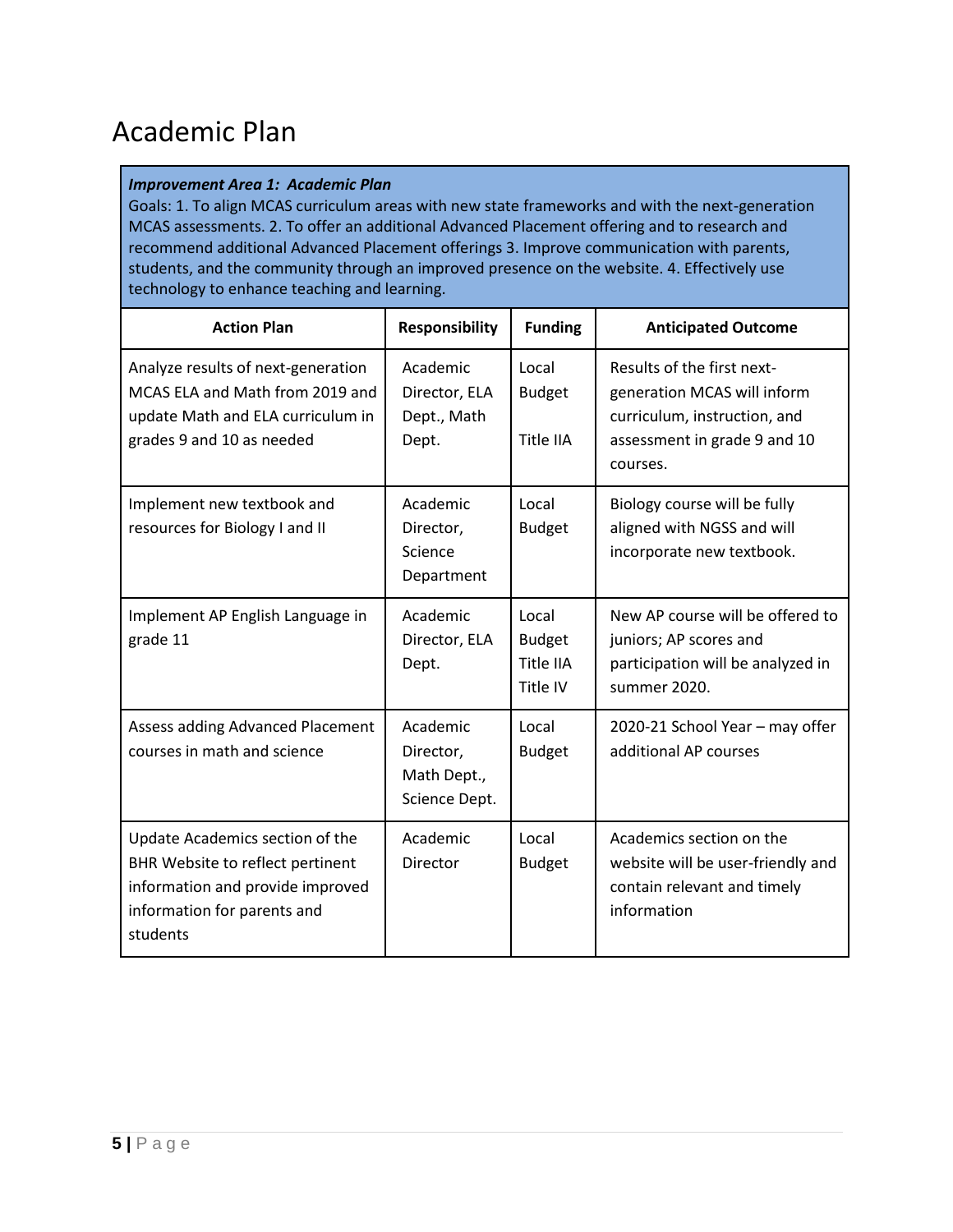### <span id="page-5-0"></span>Student Services / Guidance Plan

*Improvement Area 2: Student Services / Guidance Plan* 

Goals:

1. Evaluate the effectiveness of PASS services on all special education students and develop entry/exit criteria.

2. Develop specific procedures and guidelines for recommending student accommodations for the new MCAS.

3. Expand special education transition services to include targeted career/college assessments.

4. Expand and revise the guidance curriculum in areas of instruction, assessment and parent involvement.

| <b>Action Plan</b>                                                                                                                                                                                                                                                                                                                                                                                                                                                                          | <b>Responsibility</b>                                                                                                                                                                             | <b>Funding</b>               | <b>Anticipated Outcome</b>                                                                                                                                   |
|---------------------------------------------------------------------------------------------------------------------------------------------------------------------------------------------------------------------------------------------------------------------------------------------------------------------------------------------------------------------------------------------------------------------------------------------------------------------------------------------|---------------------------------------------------------------------------------------------------------------------------------------------------------------------------------------------------|------------------------------|--------------------------------------------------------------------------------------------------------------------------------------------------------------|
| Create an assessment where<br>individual teachers can comment<br>and evaluate on the impact of<br>PASS services.<br>Create entry/exit criteria to PASS<br>that utilize both formal and<br>informal assessment data.<br>Create a method/procedure that<br>meets both IDEA compliance as<br>well as school preferences, so<br>that students can exit PASS<br>services but remain on an IEP<br>If needed, utilize the evaluation<br>services of an independent<br>special education consultant | Special Ed. Director<br>Special Ed. Lead<br>Teach<br>Special Ed. Teachers<br>and Psychologists<br>Special Ed Director<br>in collaboration with<br>other<br>directors/admin<br>Special Ed Director | 2019/20<br><b>IDEA Grant</b> | Higher percentage of<br>special education students<br>will improve their academic<br>standing based on grades.<br>assessment results and<br>teacher reports. |
| Develop guidelines based on<br>(a)<br>formal assessment results and<br>(b) teacher input on student<br>utilization of accommodation<br>during the year                                                                                                                                                                                                                                                                                                                                      | Special Ed Director<br>and lead, special<br>education .teachers,<br>school psychologists<br>and other evaluators                                                                                  | Local Budget                 | <b>New MCAS</b><br>accommodations will<br>better match day to day<br>needs of students.<br>Increased test taking<br>independence.                            |
| Implement the utilization of<br>aptitude-based career<br>assessments.                                                                                                                                                                                                                                                                                                                                                                                                                       | <b>Special Services</b><br>director and lead<br>special education<br>teacher                                                                                                                      | 2019/20<br><b>IDEA Grant</b> | Additional and improved<br>information on student<br>strengths and deficits as<br>they relate to post-<br>secondary college/career<br>goals                  |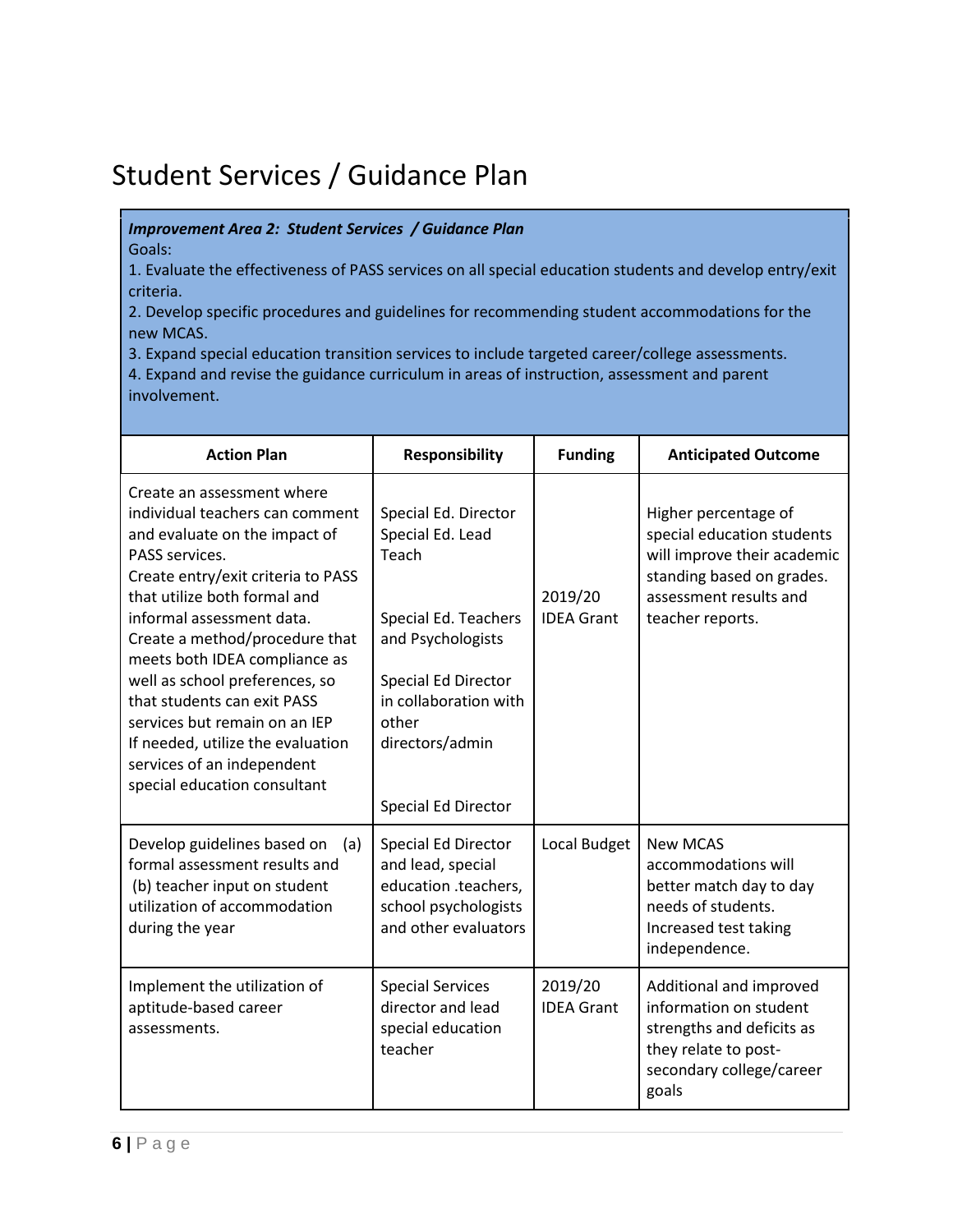| Utilization of other types of<br>transition assessments for<br>11th/12th graders that have their<br>reevaluations due during the<br>2019/20 school year. | School<br>Psychologists,<br>Guidance and<br>Special education<br>teachers                       | If needed,<br>2019/20<br><b>IDFA Grant</b><br>N/A |                                                                                                                                                                 |
|----------------------------------------------------------------------------------------------------------------------------------------------------------|-------------------------------------------------------------------------------------------------|---------------------------------------------------|-----------------------------------------------------------------------------------------------------------------------------------------------------------------|
| Guidance will assess and revise<br>newly developed curriculum<br>across all grade levels.                                                                | Guidance<br>Counselors &<br>Vocational and<br>Academic<br><b>Instructors</b>                    | Local Budget                                      | Updated and revised<br>curriculum will be in place<br>across all grade levels by<br>the end of the school year.                                                 |
| Expand use of Naviance for<br>assessments, college searches,<br>resumes, and other future<br>planning                                                    | Guidance<br>Counselors, Co-op<br>Coordinator,<br>Academic &<br>Vocational<br><b>Instructors</b> | Local Budget                                      | Students will utilize<br>Naviance platform in a<br>more comprehensive<br>manner to assist with<br>future planning,<br>assessments, and college<br>applications. |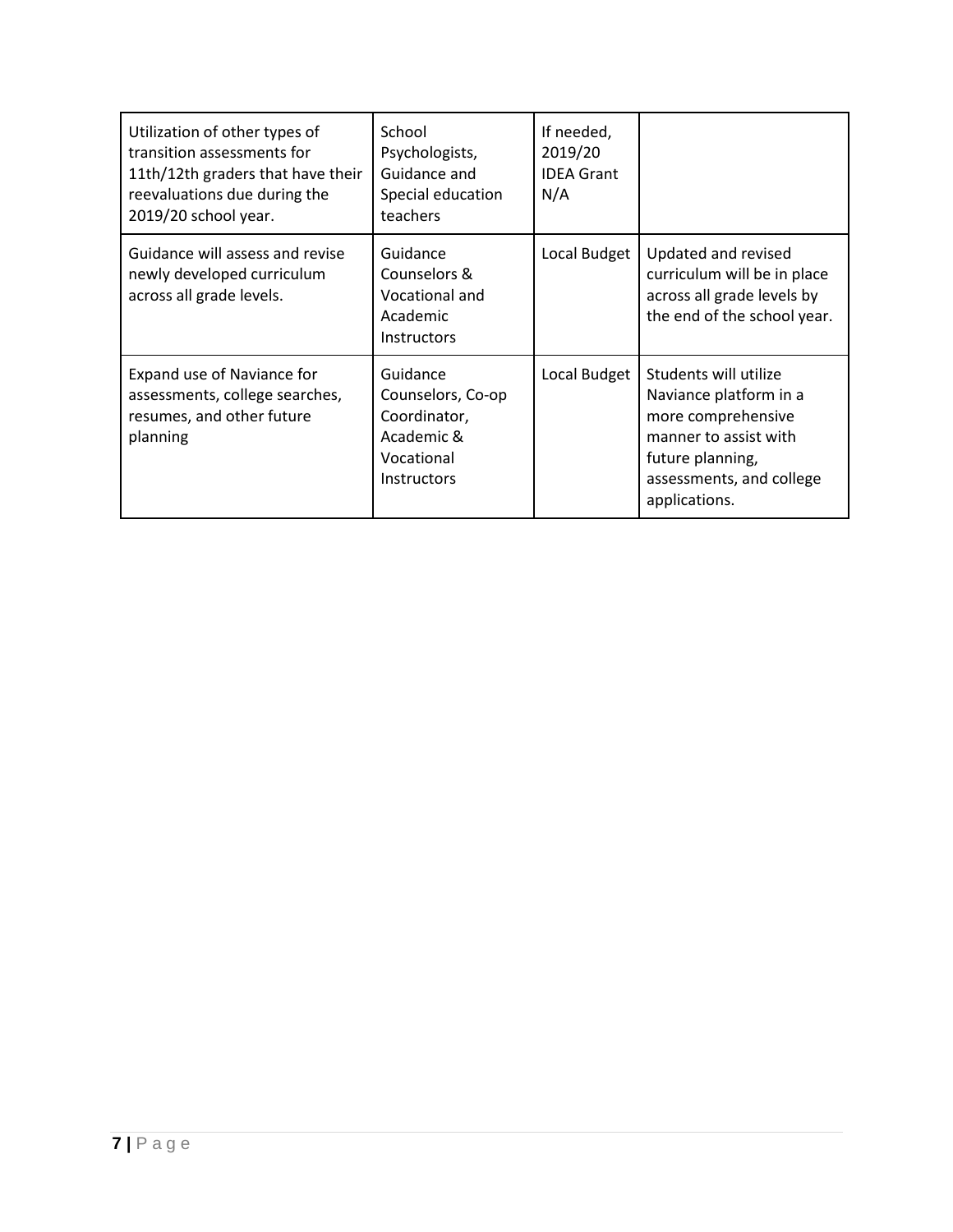### <span id="page-7-0"></span>Information Technology Plan

#### **Improvement Area 3: Information Technology Plan**

Goals:

- 1. Provide the best network coverage possible during the span of the MSBA project.
- 2. Continue to install new hardware to replace old equipment
- 3. Enhance overall monitoring and security of the school's infrastructure.
- 4. Improve backup procedure to allow backup of user files.
- 5. Refresh virtual environment hosting critical systems and provide room for expansion.

| <b>Action Plan</b>                                                                                                            | <b>Responsibility</b> | <b>Funding</b>         | <b>Anticipated Outcome</b>                                                                           |
|-------------------------------------------------------------------------------------------------------------------------------|-----------------------|------------------------|------------------------------------------------------------------------------------------------------|
| Work with MSBA Project<br>design group on<br>changes/improvements to<br>existing network as part of<br>the renovation project | IT/Facilities         | <b>MSBA</b>            | Improved network conditions,<br>coverage, and security.                                              |
| Work with MSBA Project<br>design group on adding<br>dedicated network for<br>building security systems.                       | IT/Facilities         | <b>MSBA</b>            | Place key building systems on<br>dedicated network for enhanced<br>security/reliability.             |
| Deploy new desktops with<br>Windows 10 before start of<br>2019-2020 school year                                               | IT                    | Local<br><b>Budget</b> | Migrate from Windows 7 before end of<br>support date; Replace antiquated<br>computers                |
| Install interactive panels in<br>classrooms and research<br>professional training.                                            | IT/Facilities         | Local<br><b>Budget</b> | New interactive panels will cut down<br>costs long-term and be more utilized in<br>the classrooms    |
| Investigate a secondary<br>remote support solution to<br>troubleshoot network<br>issues from off-site                         | IT                    | Local<br><b>Budget</b> | Allows IT to monitor and troubleshoot<br>systems remotely during a catastrophic<br>event.            |
| Investigate an on-site<br>wireless access point<br>controller                                                                 | IT                    | Local<br><b>Budget</b> | Remove dependence on cloud-based<br>services. More granular control                                  |
| Improve backup procedure<br>to allow backup of users<br>documents                                                             | IT                    | Local<br><b>Budget</b> | Increased redundancy of user files; more<br>reliable backups                                         |
| Investigate upgrading<br>virtual environment                                                                                  | IT                    | Local<br><b>Budget</b> | Refresh aging hardware hosting school's<br>critical systems and provide room for future<br>expansion |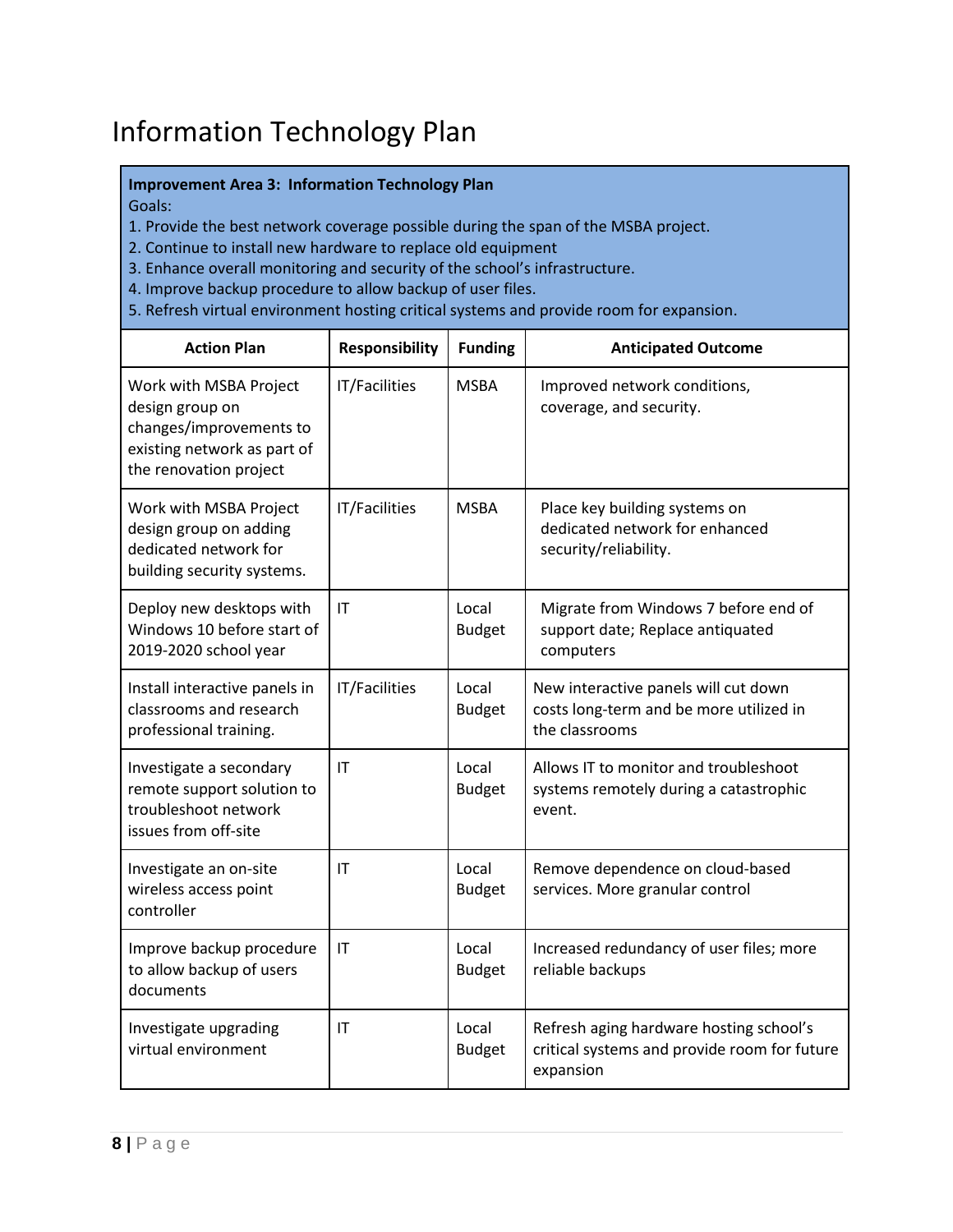| Review/Clean up security      | Data        | Local         | Improve system security                    |
|-------------------------------|-------------|---------------|--------------------------------------------|
| roles list                    | coordinator | <b>Budget</b> |                                            |
| Help users create field sets, | Data        | Local         | Enable users to generate data on their own |
| queries and reports           | coordinator | <b>Budget</b> |                                            |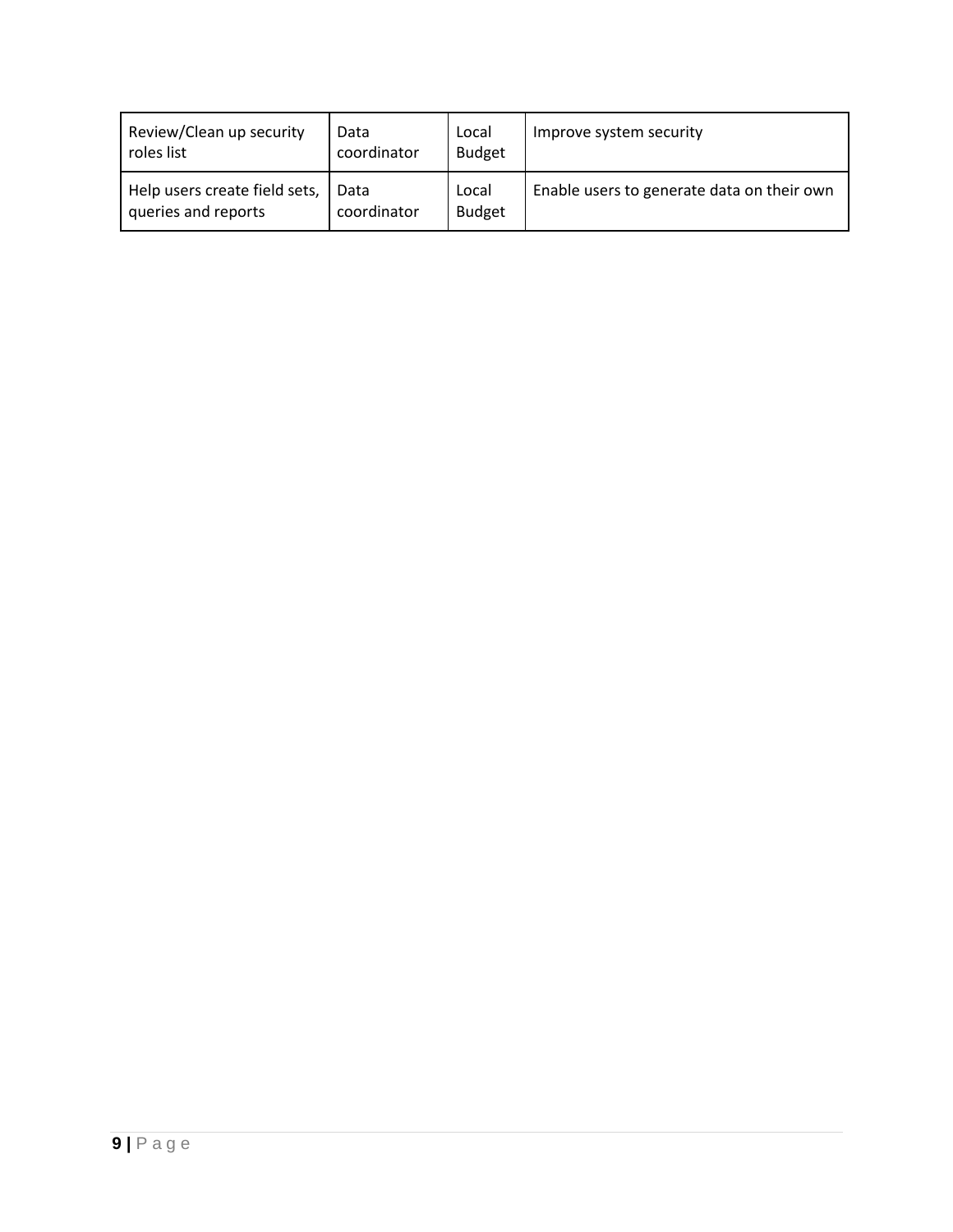## <span id="page-9-0"></span>Vocational Plan and Cooperative Education Plan

#### *Improvement Area 4: Vocational Plan and Cooperative Education Plan*

Goals: 1. Ensure that programs remain relevant and rigorous to meet the needs of a diverse student body. 2. Improve communications with all BHR stakeholders. 3. Make meaningful connections for students through cooperative education, internship and externship opportunities and linkage activities to post-secondary education.

| <b>Action Plan</b>                                                                                                                                                                  | <b>Responsibility</b>                                                                                       | <b>Funding</b>                                   | <b>Anticipated Outcome</b>                                                                                                                                         |
|-------------------------------------------------------------------------------------------------------------------------------------------------------------------------------------|-------------------------------------------------------------------------------------------------------------|--------------------------------------------------|--------------------------------------------------------------------------------------------------------------------------------------------------------------------|
| Monitor enrollment in vocational<br>programs and ensure that<br>programs align to industry<br>standards                                                                             | Vocational<br>Director, Principal,<br>Superintendent                                                        | Local Budget                                     | Relevant program options to<br>meet the needs of the<br>economy                                                                                                    |
| Monitor that CTE Instructors who<br>are the teacher of record for our<br>ELL students complete the SEI<br>course necessary for relicensure                                          | Vocational<br><b>Director</b>                                                                               | Free and<br>local budget                         | Instructors will have the<br>necessary endorsement to<br>better serve our ELL<br>population                                                                        |
| Provide assistance to exploratory<br>students while choosing their final<br>programs.                                                                                               | Vocational<br>Director,<br>Freshman<br>Guidance<br>Counselor                                                |                                                  | Students will have<br>information to make a more<br>informed decision regarding<br>their top three choices for<br>final placement.                                 |
| Improve the grading process for<br>exploratory students so students<br>get their grades in a timely<br>manner.                                                                      | Vocational<br>Director,<br>Freshman<br>Guidance<br>Counselor,<br>Freshman<br>Exploratory<br><b>Teachers</b> |                                                  | Exploratory teachers will<br>move to the digital version<br>of grading exploratory<br>students.                                                                    |
| Move the schedule of Exploratory<br>students to the X-2 system over<br>the course of the next two years.                                                                            | Principal,<br>Academic<br>Director, Data<br>Processing<br>Manager                                           | Local Budget                                     | Teachers and students will<br>be able to access student<br>exploratory rosters,<br>schedules and eventually<br>grades on the student data<br>management system; X2 |
| Reviews all existing programs for<br>trends in enrollment. Research<br>industry trends and labor statistics<br>to consider the feasibility of new<br>potential vocational programs. | Superintendent,<br>Principal,<br>Vocational<br>Director                                                     | Free/District<br>/Capital<br><b>Skills Grant</b> | Look at options for a<br>possible new vocational<br>program that can sustain<br>enrollment and produce a<br>student who is career and/or<br>college ready.         |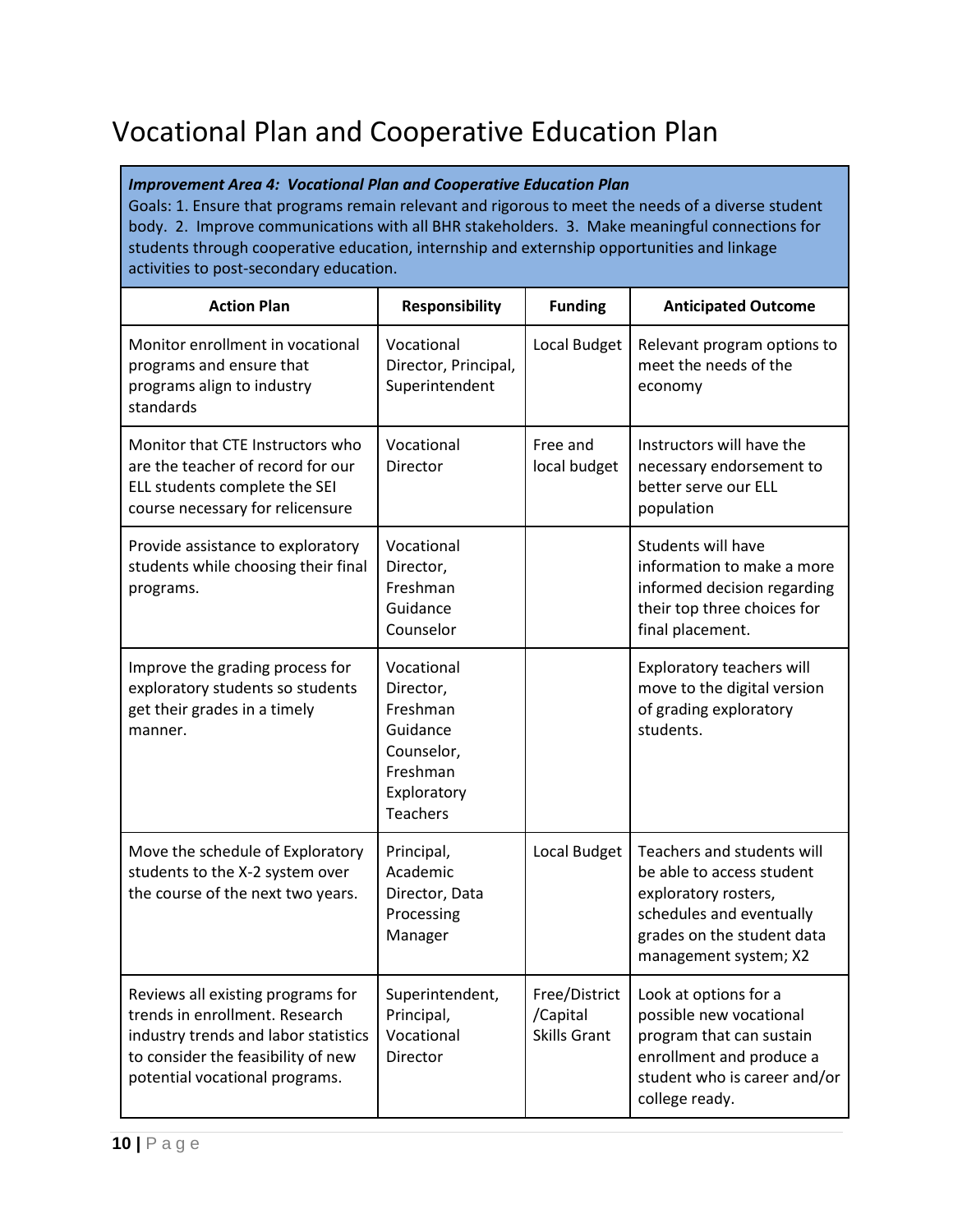| "Reverse Career Fair" Increase<br>business participation by 10%                                            | Co-op Coordinator                                 | Local Budget | More business involvement<br>for our students. More<br>community awareness.                                                                                                        |
|------------------------------------------------------------------------------------------------------------|---------------------------------------------------|--------------|------------------------------------------------------------------------------------------------------------------------------------------------------------------------------------|
| Involve vocational teachers in co-<br>op site visits at least once per<br>year.                            | Co-op<br>Coordinator/<br>Vocational<br>Director   | Local Budget | More meaningful<br>relationships between<br>vocational programs and<br>business partners. Also the<br>vocational teacher's<br>knowledge is paramount to a<br>successful placement. |
| Hold an end of the year mini<br>career fair (May) for students<br>looking for work upon graduation.        | Co-op Coordinator                                 | Local Budget | To assist students who did<br>not want or meet the<br>requirements to work during<br>school year but now looking<br>for employment upon<br>graduation.                             |
| Assess the Co-Op portfolio after<br>the first year and make<br>adjustments to improve student<br>outcomes. | $Co-Op$<br>coordinator/<br>Vocational<br>Director | Local Budget | Senior students who are on<br>Co-Op will compile and<br>present a portfolio showing<br>their growth in the field.                                                                  |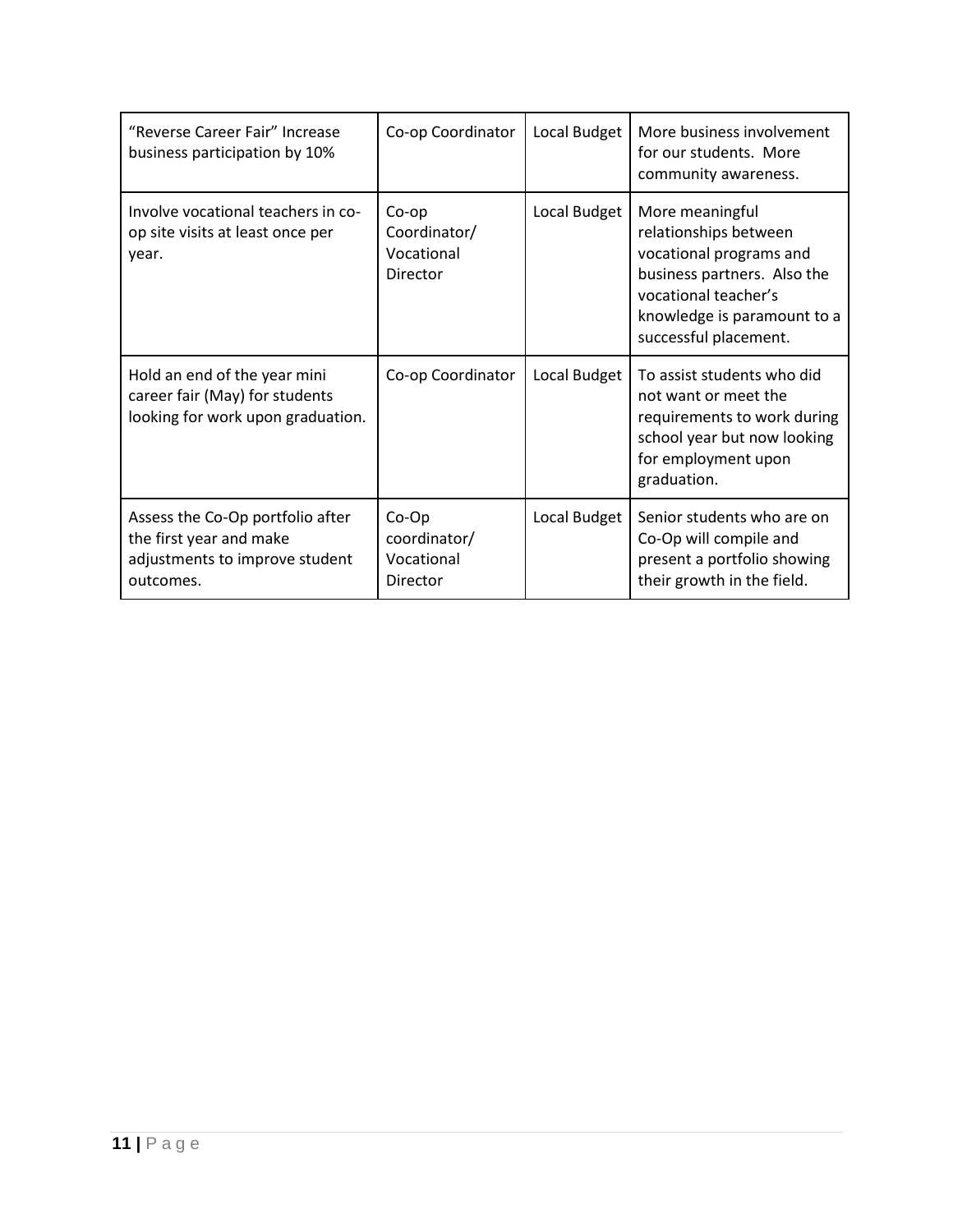### <span id="page-11-0"></span>Facilities Plan

#### *Improvement Area 5: Facilities Plan*

Goals: Maintain a safe, clean and visually pleasing facility that meets the needs of the school and community

| <b>Action Plan</b>                                                                                                                | <b>Responsibility</b> | <b>Funding</b>         | <b>Anticipated Outcome</b>                                                                                                                                                 |
|-----------------------------------------------------------------------------------------------------------------------------------|-----------------------|------------------------|----------------------------------------------------------------------------------------------------------------------------------------------------------------------------|
| Continue to support all phases of<br>MSBA Project until completion.                                                               | <b>Facilities</b>     |                        | Keep building and building<br>system operational during phased<br>construction                                                                                             |
| Review operations and<br>maintenance materials for new<br>systems/equipment as they come<br>online during MSBA project.           | <b>Facilities</b>     |                        | Have staff become familiar with<br>new equipment/systems<br>operations as they are going<br>online                                                                         |
| Prepare grounds and athletic<br>fields as best as possible.                                                                       | <b>Facilities</b>     | Local<br><b>Budget</b> | Provide grounds and fields that<br>are as safe as possible                                                                                                                 |
| Prepare for major changes to<br>heating system during change<br>over to new systems.                                              | <b>Facilities</b>     |                        | Anticipate problems presented by<br>key equipment going off-line<br>during cut-over to new piping,<br>pumps, etc. to our existing boilers                                  |
| Respond to construction related<br>problems in real time during<br>MSBA project phases.                                           | <b>Facilities</b>     | Local<br><b>Budget</b> | Mitigate problems with HVAC,<br>Water, Drain, Electrical, Phones,<br>Clocks, PA System and roof leaks,<br>etc.                                                             |
| Compile any/all operations and<br>management materials, drawings,<br>as-builts, riser diagrams, etc.<br>relating to MSBA project. | <b>Facilities</b>     | Local<br><b>Budget</b> | Build a new library of<br>information, including video<br>resources and documentation to<br>be used as a future resource in<br>building maintenance                        |
| Review all exterior lighting and<br>controls as MSBA project nears<br>completion.                                                 | <b>Facilities</b>     |                        | Insure that all exterior lighting<br>and controls are operational as<br>project nears completion.                                                                          |
| Continue to attend MSBA project<br>meeting as needed.                                                                             | <b>Facilities</b>     |                        | Attempt to protect the schools<br>interests regarding workmanship,<br>product selection and<br>serviceability of<br>products/systems being installed<br>in the school.     |
| MSBA project closeout and staff<br>training.                                                                                      | <b>Facilities</b>     | <b>MSBA</b><br>funded  | After substantial completion of<br>punch-list, commissioning, staff<br>training and anything else owed<br>BH as project winds to<br>completion through closeout<br>period. |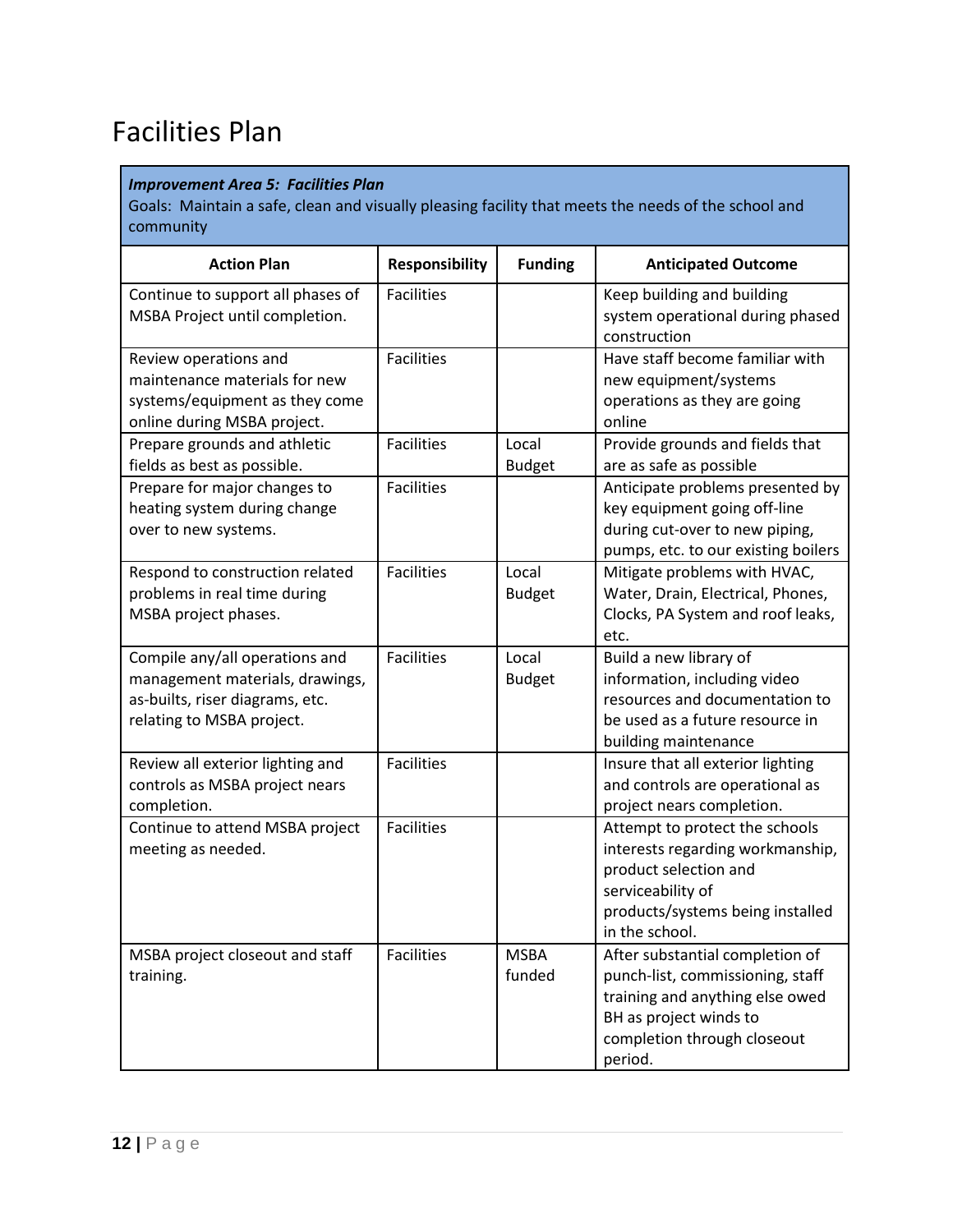## <span id="page-12-0"></span>Professional Development Plan

#### **Improvement Area 6: Professional Development Plan**

Goals: 1. Provide professional development opportunities that meet individual, department and school-wide needs.

| <b>Action Plan</b>                                                                                                                                                                                | <b>Responsibility</b>                                                                                                     | <b>Funding</b>                             | <b>Anticipated Outcome</b>                                                                                                                                                                                                                                                                                   |
|---------------------------------------------------------------------------------------------------------------------------------------------------------------------------------------------------|---------------------------------------------------------------------------------------------------------------------------|--------------------------------------------|--------------------------------------------------------------------------------------------------------------------------------------------------------------------------------------------------------------------------------------------------------------------------------------------------------------|
| Needs assessment survey for<br>in-service work in spring                                                                                                                                          | Principal and high<br>school leadership team                                                                              | Local and<br>Title IIA                     | Input from faculty for<br>recommendations for<br>professional development for<br>2019-2020 school year                                                                                                                                                                                                       |
| Train and practice safety<br>protocols with staff and<br>students                                                                                                                                 | District Administration<br><b>Facilities Director</b><br>High School Leadership<br>Team<br><b>School Resource Officer</b> | Local<br><b>Budget</b>                     | Staff will complete the ALICE<br>training in September and<br>review all safety protocols with<br>students<br>ALICE drills will happened 2-3<br>times per year<br>Meet with school crisis team to<br>review protocols and<br>procedures so that<br>communication is effective<br>during emergency situations |
| CPR, AED, EPI pen, Naxalone<br>and first aid training for all<br>coaches                                                                                                                          | Athletic Director /<br>Principal                                                                                          | Local<br><b>Budget</b>                     | Coaches will be CPR, AED and<br>first aid certified.                                                                                                                                                                                                                                                         |
| SEI or English as a second<br>language training                                                                                                                                                   | Principal<br><b>Academic Director</b>                                                                                     | Local and<br>Title III                     | 15 PDPs                                                                                                                                                                                                                                                                                                      |
| Special education training                                                                                                                                                                        | Principal                                                                                                                 | Free<br>online<br>course<br>by DESE        | <b>Foundations for Inclusive</b><br><b>Practice Courses (Administrator</b><br>or Educator)                                                                                                                                                                                                                   |
| Plan implementation of<br>SmartTvs in classroom and<br>provide training to teachers<br>in utilizing technology as an<br>instrument of effective<br>classroom instruction and<br>student learning. | Principal, Academic<br>Director, Vocational<br>Director, IT Director                                                      | <b>Title IIA</b><br>Local<br><b>Budget</b> | Teachers will be trained in<br>using new technology available<br>after the completion of the<br>school renovation                                                                                                                                                                                            |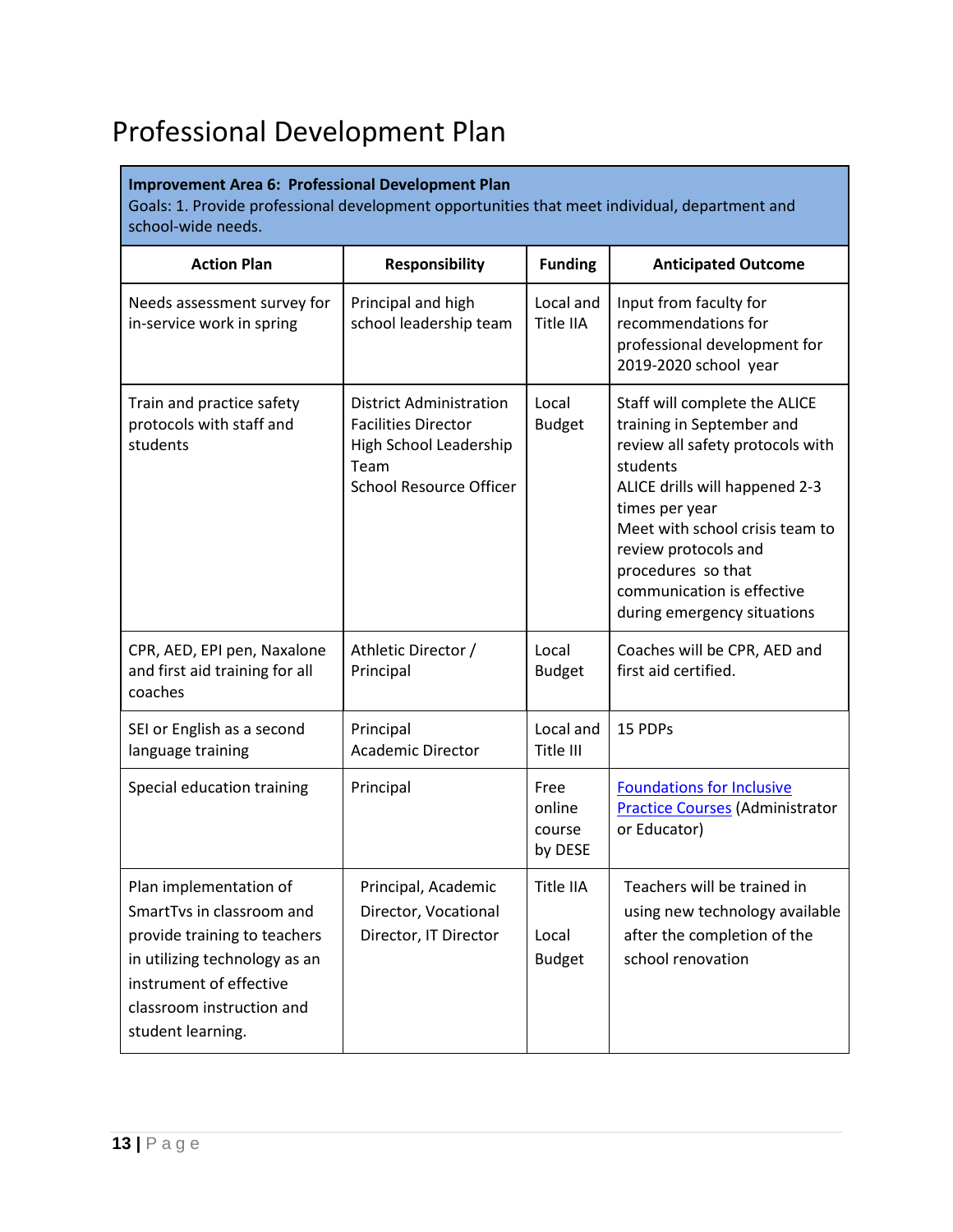### <span id="page-13-0"></span>Communications Plan

#### *Improvement Area 7: Communications*

Goals: 1. Utilize multiple means of communication (such as web site, parent newsletter, feature stories, news releases, and social media) to effectively engage students and parents in the educational process and attract potential applicants to BHR. 2. Attract more local employers and business owners to work with us and provide job opportunities to our students. 3. Publicize the success stories of our graduates. 4. Keep parents, students and the public apprised of the progress of the school renovation project and emphasize that it will not interfere with the learning process or day-to-day school operations. 5. Work with Academic and Vocational Directors to improve communication with stakeholders.

| <b>Action Plan</b>                                                                                                                                                                                                                     | <b>Responsibility</b>                                                                          | <b>Funding</b>         | <b>Anticipated Outcome</b>                                                                                                                                                                                                                              |
|----------------------------------------------------------------------------------------------------------------------------------------------------------------------------------------------------------------------------------------|------------------------------------------------------------------------------------------------|------------------------|---------------------------------------------------------------------------------------------------------------------------------------------------------------------------------------------------------------------------------------------------------|
| Invite legislators, business and<br>industry leaders, media<br>representatives, and local officials<br>in for a tour and/or lunch in the<br>Chateau with presentations from<br>administrators and students.                            | Supt.,<br>Principal,<br>Communicatio<br>ns Specialist,<br>other<br>administrators<br>as needed | Local<br><b>Budget</b> | Greater awareness of the<br>education we provide, see<br>students and teachers in action,<br>opportunity for these leaders and<br>communicators to ask questions<br>and get information. Strengthen<br>relationships with officials and<br>local media. |
| Create photo exhibit about various<br>aspects of Blue Hills to be displayed<br>at district libraries starting with<br>Canton.                                                                                                          | Communicatio<br>ns Specialist                                                                  | Local<br><b>Budget</b> | Familiarize the public with what<br>we do on a typical day or week.<br>Attract new applicants.                                                                                                                                                          |
| When the renovation project is<br>complete, do publicity about<br>positive effect it will have on<br>education, recruiting applicants,<br>etc. Emphasize how it enhances<br>BHR's reputation as a 21 <sup>st</sup> -century<br>school. | Supt.,<br>Principal,<br>Communicatio<br>ns Specialist                                          | Local<br><b>Budget</b> | Let the public see the value and<br>importance of the renovation and<br>its numerous benefits fir the<br>students.                                                                                                                                      |
| Post student artwork, projects, etc.<br>on web site when possible. What is<br>posted on the bulletin boards in<br>the hallways is so impressive.                                                                                       | Principal,<br>Communicatio<br>ns Specialist,<br>Vocational<br>Director, DVC<br>teachers        | Local<br><b>Budget</b> | Showcase student work and<br>creativity. Highlight the ingenuity<br>and dedication of the DVC<br>teachers.                                                                                                                                              |
| Check member town web sites to<br>see that there is a link to the BHR<br>web site on each one.                                                                                                                                         | Communicatio<br>ns Specialist                                                                  | Local<br><b>Budget</b> | Enhance public access to<br>information about Blue Hills.                                                                                                                                                                                               |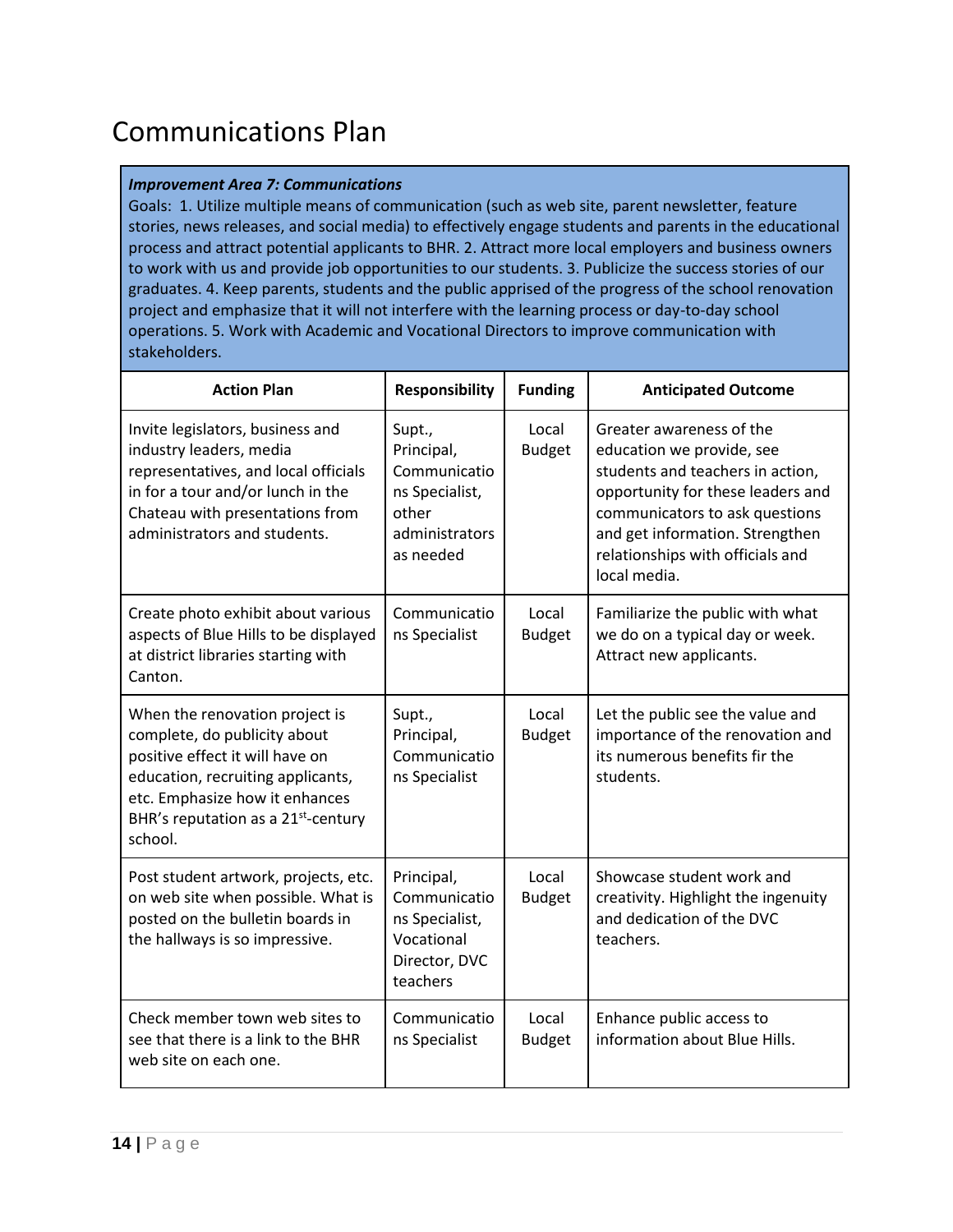| Create web page about Advisory<br><b>Boards</b> | Communicatio<br>ns Specialist,<br>Principal,<br>Vocational<br>Director | Local<br><b>Budget</b> | Demonstrate the important<br>partnerships between BHR and<br>local business and industry.<br>Encourage others to get involved. |
|-------------------------------------------------|------------------------------------------------------------------------|------------------------|--------------------------------------------------------------------------------------------------------------------------------|
|-------------------------------------------------|------------------------------------------------------------------------|------------------------|--------------------------------------------------------------------------------------------------------------------------------|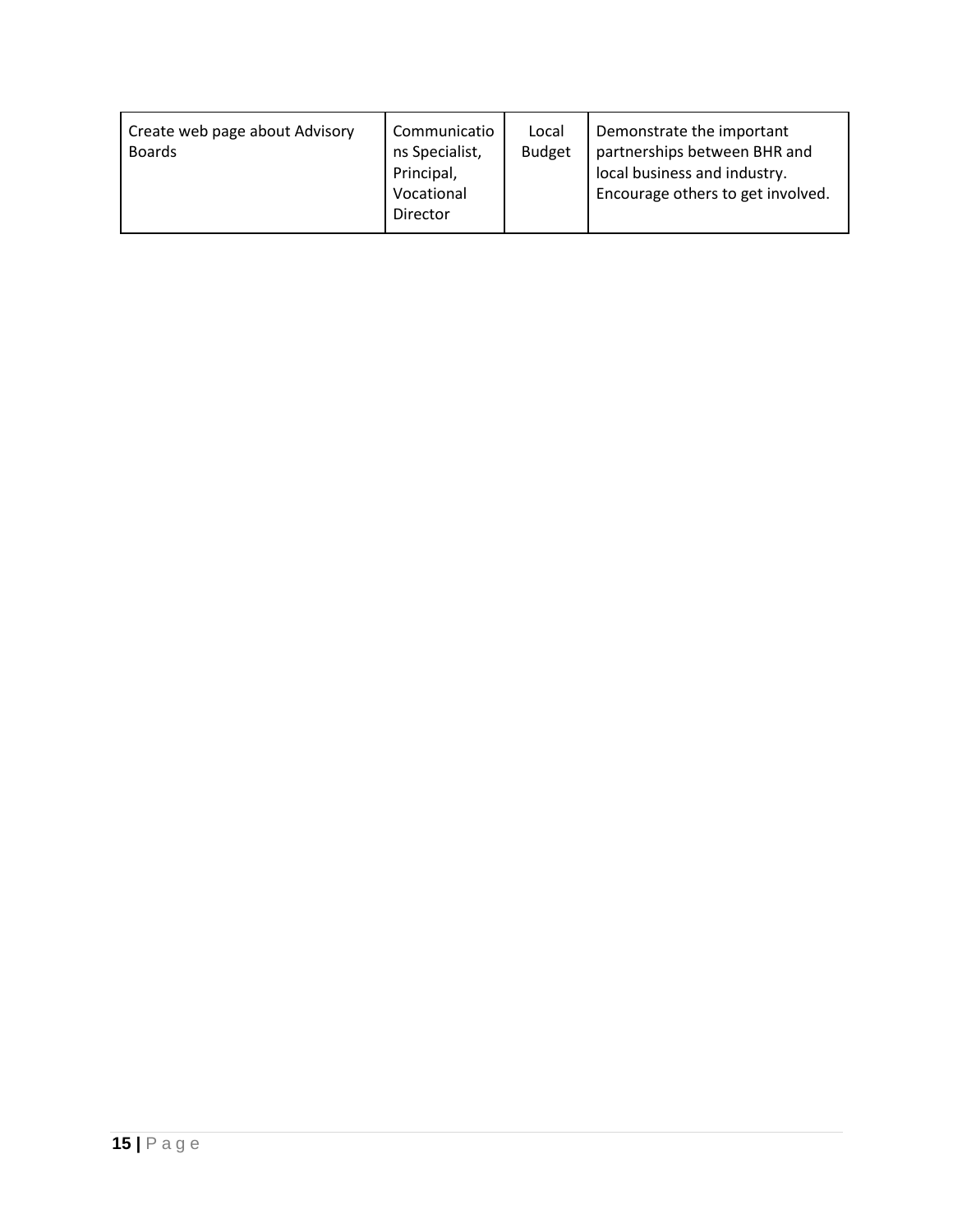### <span id="page-15-0"></span>Admissions Plan

#### *Improvement Area 8: Admissions Plan*

Goals: 1. To develop and implement and/or maintain systems and structures that promote efficiency in the management of admissions and enrollment operations. 2. To maintain or increase student admission and enrollment. 3. Improve communications with all BHR stakeholders.

| <b>Action Plan</b>                                                                                                                                                                                               | <b>Responsibility</b>                                | <b>Funding</b>         | <b>Anticipated Outcome</b>                                                                                                                                       |
|------------------------------------------------------------------------------------------------------------------------------------------------------------------------------------------------------------------|------------------------------------------------------|------------------------|------------------------------------------------------------------------------------------------------------------------------------------------------------------|
| Expand Information, Training and<br>involvement opportunities to District<br>Middle School Counselors/Personnel<br>to enhance knowledge of vocational<br>education opportunities and increase<br>student access. | Admissions<br>Director                               | Local<br><b>Budget</b> | <b>Expand linkages with District</b><br>Middle School Counselors to<br>foster professional<br>development and increase<br>information and access to<br>students. |
| Identify and implement<br>improvements to the electronic<br>online application process through<br>the use of Go2Solutions.                                                                                       | Admissions<br>Director                               | Local<br><b>Budget</b> | Continue to enhance the<br>application for admission<br>process and operations.                                                                                  |
| Maintain, expand, sustain enrollment<br>management, administrative<br>meetings to review, maintain and/or<br>expand student enrollments.                                                                         | Admissions<br>Director                               | Local<br><b>Budget</b> | Establish enrollments based<br>upon vocational and academic<br>space to meet space as<br>available and prescribed by<br>MSBA.                                    |
| Evaluate and calibrate updates to<br>recruitment activities (Open House,<br>Showcase and Acceptance Reception)<br>to increase applications for admission<br>and maintain enrollments of the right<br>students.   | Admissions<br>Director                               | Local<br><b>Budget</b> | Enhance the operations and<br>effectiveness of recruitment<br>activities.                                                                                        |
| <b>Expand Ambassador Training through</b><br>to enhance the effectiveness of the<br>Ambassador Program.                                                                                                          | Principal,<br>Guidance and<br>Admissions<br>Director | Local<br><b>Budget</b> | Enhance outreach within<br>recruitment process and<br>student enrollment process by<br>the strategic use of student<br>ambassadors.                              |
| Evaluate the process and timeline of<br>the Warrior for a Day Program to<br>enhance this recruitment activity.                                                                                                   | Admissions<br>Director                               | Local<br><b>Budget</b> | Enhance the outreach within<br>the recruitment process and<br>strengthen the enrollment<br>process.                                                              |
| Update Admissions section of the<br><b>BHR Website to reflect relevant</b><br>information and provide updated                                                                                                    | Admissions<br>Director                               | Local<br><b>Budget</b> | Admissions Section of the<br>website will communicate<br>accurate and quality                                                                                    |